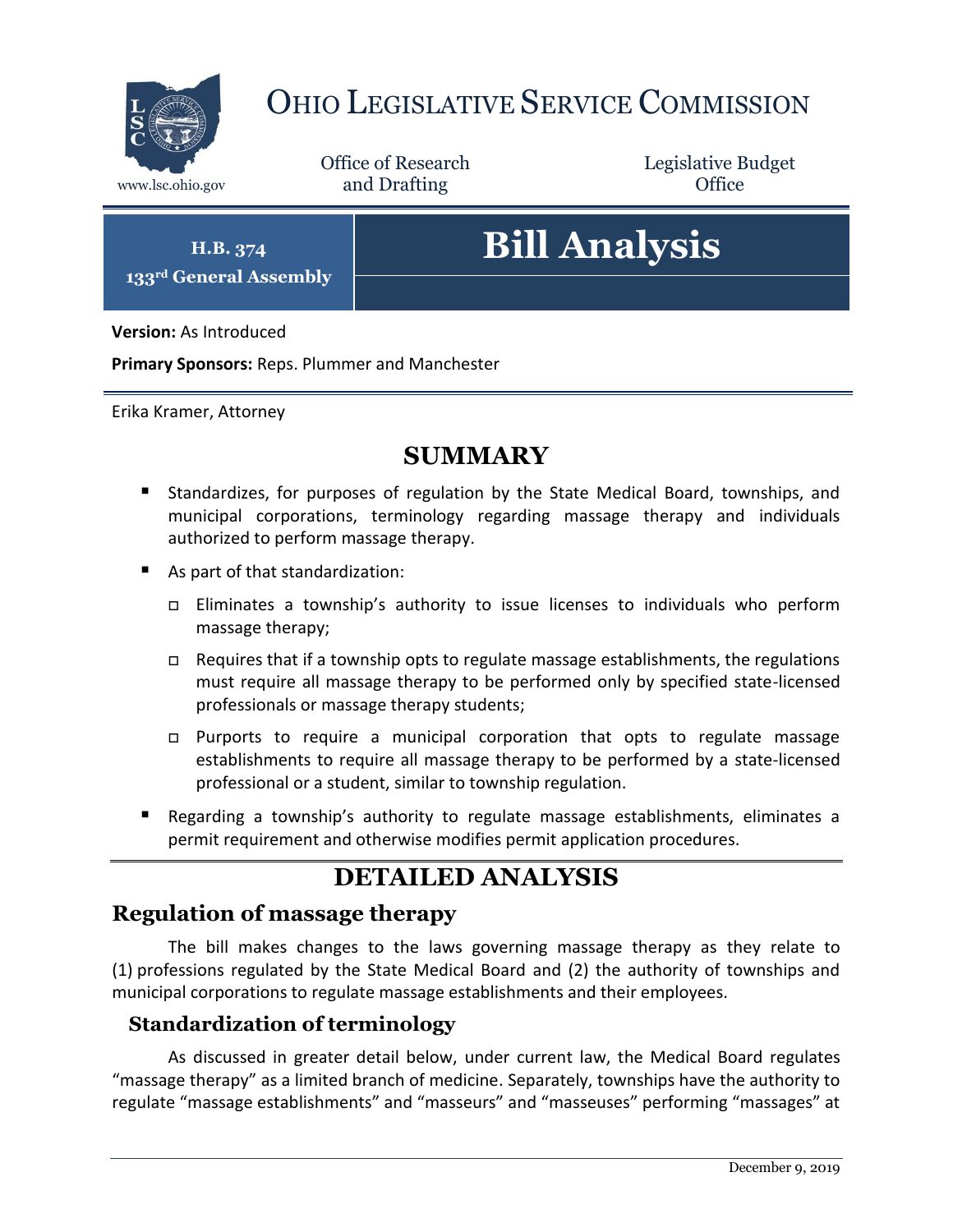those establishments. Municipal corporations may regulate massaging. The bill modifies the definition of "massage therapy" in the context of regulation by the Medical Board<sup>1</sup> and applies that definition to township<sup>2</sup> and municipal corporation<sup>3</sup> regulatory authority. It also standardizes criminal law terminology regarding advertising massage services.<sup>4</sup>

Under the bill, "massage therapy" is no longer limited to the treatment of disorders of the human body, and means the manipulation of soft tissue through the systemic external application of massage techniques including touch, stroking, friction, vibration, percussion, kneading, stretching, compression, and joint movements within the normal physiologic range of motion. It also includes the external application of water, heat, cold, topical preparations, and mechanical devices, as used adjunctive to the manipulation of soft tissue and joint movements.

The bill specifically excludes from the definition of massage therapy the manipulation of the reproductive organs, perineum, rectum, or anus unless performed pursuant to a prescription issued by a physician or under the supervision of a physician.<sup>5</sup>

#### **Regulation of massage therapy by the Medical Board**

Under the bill, the Medical Board continues to regulate massage therapy as a limited branch of medicine. The bill clarifies, however, that the following are not required to hold a certificate to practice massage therapy:

- A person authorized to practice any of the following regulated professions, so long as the person's scope of practice authorizes the person to use massage techniques: barbers, cosmetologists, nurses, physician assistants, chiropractors, occupational therapists, physical therapists, athletic trainers, acupuncturists, and oriental medicine practitioners;
- An enrolled student practicing massage therapy as part of a program of study that is in good standing as determined by the Board;
- A person holding a certificate issued by the Board to practice cosmetic therapy and whose practice may include massage techniques.<sup>6</sup>

#### **Authority of townships to regulate massage therapy**

Under current law, a township may regulate massage establishments within the unincorporated territory of the township. In order for a township to do so, it must require the establishment to obtain a permit from the township and any individual wishing to perform

 $\overline{a}$ 

<sup>&</sup>lt;sup>1</sup> R.C. 4731.04(D).

 $2$  R.C. 503.40(A).

<sup>3</sup> R.C. 715.61.

<sup>4</sup> R.C. 2927.17.

 $5$  R.C. 4731.04(D).

 $6$  R.C. 4731.15(F) and 4731.41(A).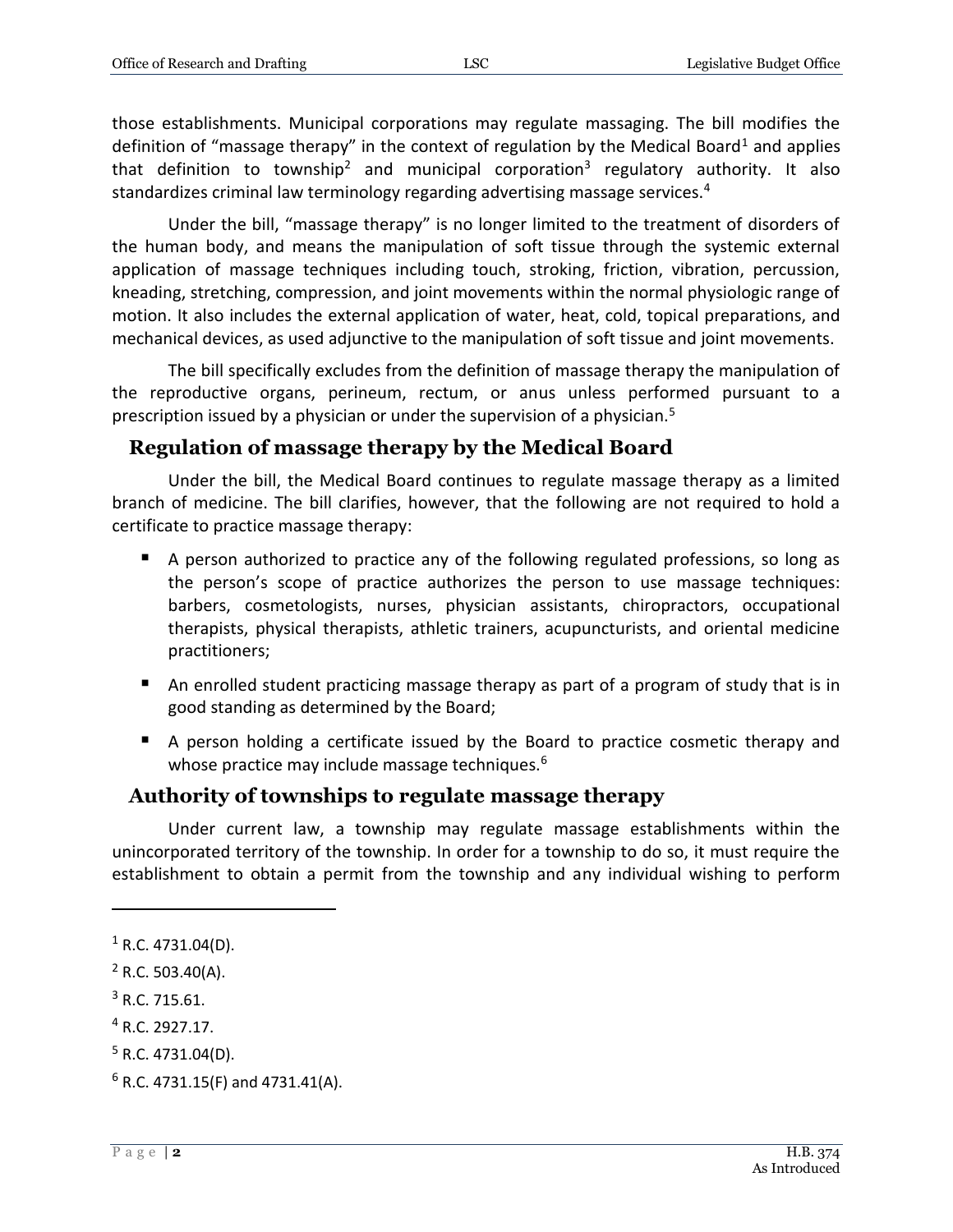massage to obtain a township-issued license. The bill makes the obligation to require a permit optional<sup>7</sup> and eliminates the ability of a township to issue licenses to persons performing massage therapy.<sup>8</sup>

#### **Mandatory regulation of individuals performing massage therapy**

Instead of township-issued licenses, the bill provides that if a board of township trustees has adopted a resolution to regulate massage establishments, the regulations must require that all massage therapy be performed by a person who is licensed by one or more of the following boards, and who provides massage therapy as a portion of, or incidental to, services authorized by the licensing board: (1) the State Cosmetology and Barber Board, regarding barber services or cosmetology services, (2) the Board of Nursing, regarding nursing services, (3) the Medical Board, regarding medical services by physician assistants or physicians, and regarding acupuncture and oriental medicine, (4) the State Chiropractic Board, regarding chiropractic services, (5) the Medical Board, regarding massage therapists, and (6) the Ohio Occupational Therapy, Physical Therapy, and Athletic Trainers Board, regarding services of occupational therapists, physical therapists, and athletic trainers.<sup>9</sup> Additionally, the regulations must permit a massage therapy student to perform massage therapy if the student is enrolled and actively participating in a massage therapy educational program in good standing as determined by the Medical Board.<sup>10</sup> The regulations cannot exclude any of the persons identified above from performing massage therapy.<sup>11</sup>

The bill provides that no person shall knowingly act as a massage therapist in a massage establishment in an unincorporated area of a township without first having obtained a stateissued license or being a student, as described above.<sup>12</sup> An individual who violates this prohibition is guilty of a third degree misdemeanor.<sup>13</sup>

The bill also removes from current law a provision allowing a township to require persons performing massage to undergo periodic physical exams to determine if the person has a communicable disease.<sup>14</sup>

#### **Permissive regulations**

The bill clarifies existing law, which authorizes a board of township trustees to regulate and require the registration of massage establishments and their employees. In doing so, the

 $\overline{a}$ 

 $13$  R.C. 503.50(B).

 $7$  R.C. 503.41 and 503.43.

<sup>8</sup> R.C. 503.45 and 503.46, repealed.

 $9$  R.C. 503.411(A)(1) through (6).

 $10$  R.C. 503.411(A)(7).

 $11$  R.C. 503.411(A).

<sup>12</sup> R.C. 503.411(B).

 $14$  R.C. 503.47(D).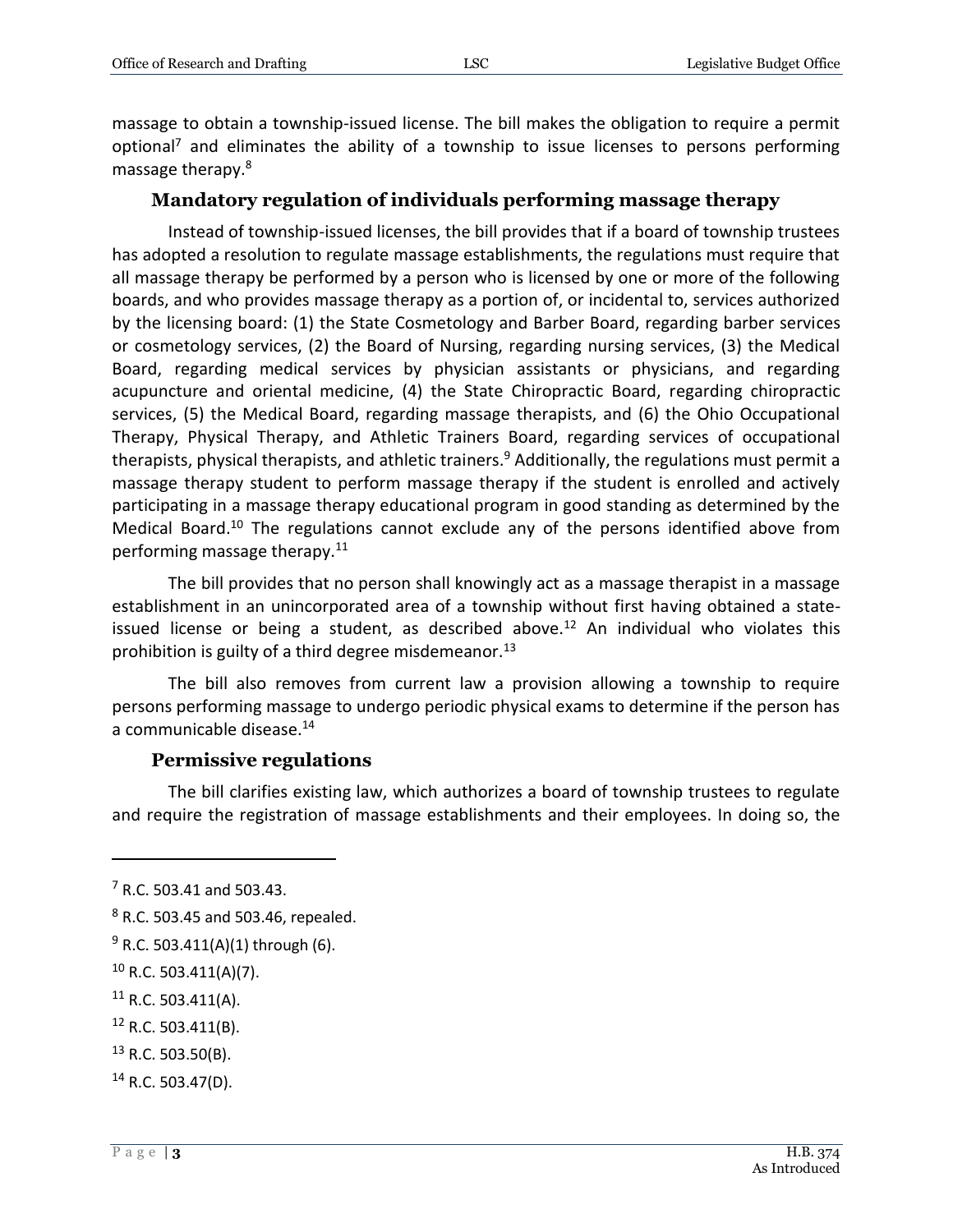bill refers to establishment regulations and registration requirements. The bill defines "registration" as providing information to the board to indicate the location of the establishment, the names of individuals employed there, and evidence of current licensure or student status, as described above, for anyone providing massage therapy.<sup>15</sup> So, while a township that has adopted a resolution to regulate massage establishments must require massage therapy to be performed by licensed persons or students, as discussed above, enforcement in the form of registering the establishment and employees is technically permissive.

Regarding massage establishment regulations, the bill specifically permits any of the following:

- A requirement to comply with zoning resolutions and amendments;
- **Prohibited hours of operation;**
- **Prohibitions, as specified below;**
- Other regulations the board considers necessary for the health, safety, and welfare of township residents, except for the licensure of massage therapists and the regulation of medicine or licensed health professionals.<sup>16</sup>

#### **Prohibitions**

Current law lists several prohibitions that apply when a board of township trustees has adopted a resolution to regulate massage establishments. In addition to modifying the prohibitions to account for the bill's (1) standardization terminology and (2) elimination of township-issued licenses for persons performing massage therapy, the bill otherwise modifies the prohibitions as follows:

- Specifies that the prohibitions apply only when the township has included a permit requirement to operate a massage establishment;
- Eliminates the criminal offense for employees of massage establishments performing certain sexual activities during a massage in a massage establishment in the unincorporated area of a township. $17$

The bill generally maintains provisions prohibiting an owner or operator of a massage establishment from knowingly (1) refusing to allow appropriate local authorities to access the establishment for health and safety inspections, operating during hours designated as prohibited, or (2) employing any person under 18.<sup>18</sup>

 $\overline{a}$ 

<sup>17</sup> R.C. 503.42.

<sup>15</sup> R.C. 503.41.

 $16$  R.C. 503.411(C).

 $18$  R.C. 503.42(B).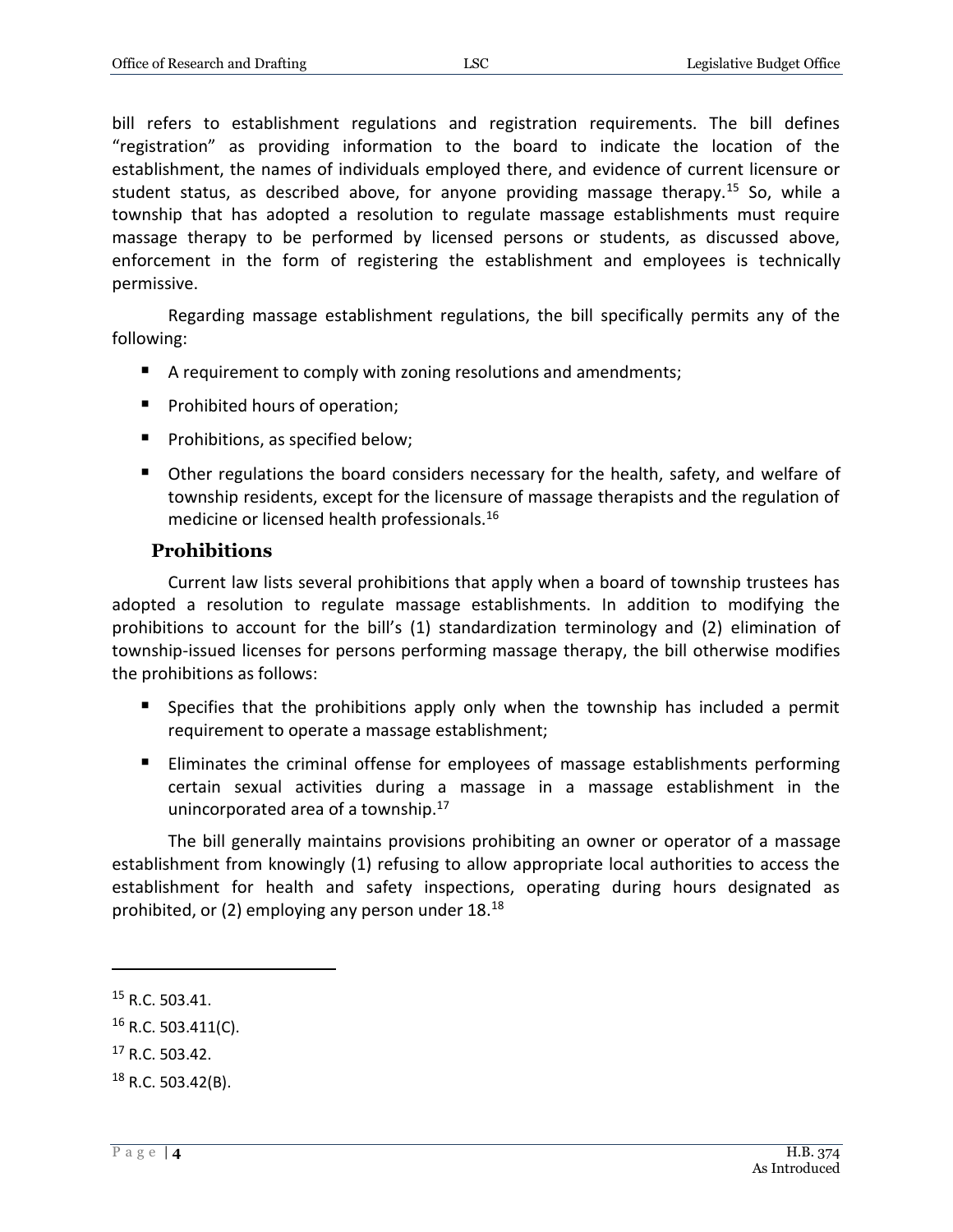#### **Permit applications**

The bill removes a current requirement that an applicant for a permit to operate a massage establishment provide the applicant's Social Security number. It requires a permit applicant to provide proof that the applicant complies with the township's zoning regulations. In addition, the bill modifies the requirement for including the name and address of any stockholder holding more than 2% of the stock of a corporate applicant by limiting the requirement to a corporate applicant having less than 50 employees or any stockholder holding more than 25% of the stock of a corporate applicant having more than 50 employees.<sup>19</sup>

#### **Jurisdiction for appeals**

Current law and the bill give the right to appeal to any person adversely affected by an order of the board of township trustees denying or revoking a permit to operate a massage establishment. The bill narrows the jurisdiction where the appeal may be filed to only the court of common pleas in the county where the township is located. Under current law, an appeal can also be filed in the county where the permit holder's place of business is located or where the person is a resident.<sup>20</sup>

#### **Authority of municipal corporations to regulate massage therapy**

Under current law, municipal corporations generally may regulate all persons engaged in the trade, business, or profession of massaging. The bill instead authorizes a municipal corporation to regulate and license massage establishments within its jurisdiction and permits the registration of persons performing massage therapy at a massage establishment. It further provides that if a municipal corporation regulates massage establishments, it must require all massage therapy to be performed by a person in an otherwise licensed profession or a student, as described above<sup>21</sup> (see "**Mandatory regulation of individuals performing massage therapy**").

The effect of this provision, however, is unclear. Municipal corporations have authority under the Home Rule Amendment to the Ohio Constitution to adopt police, sanitary, and similar regulations that are not in conflict with general laws.<sup>22</sup> A court could determine this authority includes regulating a massage establishment to the extent it does not conflict with the state's general laws.

 $\overline{a}$ 

<sup>19</sup> R.C. 503.43.

<sup>20</sup> R.C. 503.48.

 $21$  R.C. 715.61.

<sup>22</sup> Ohio Constitution, Article XVIII, Section 3.